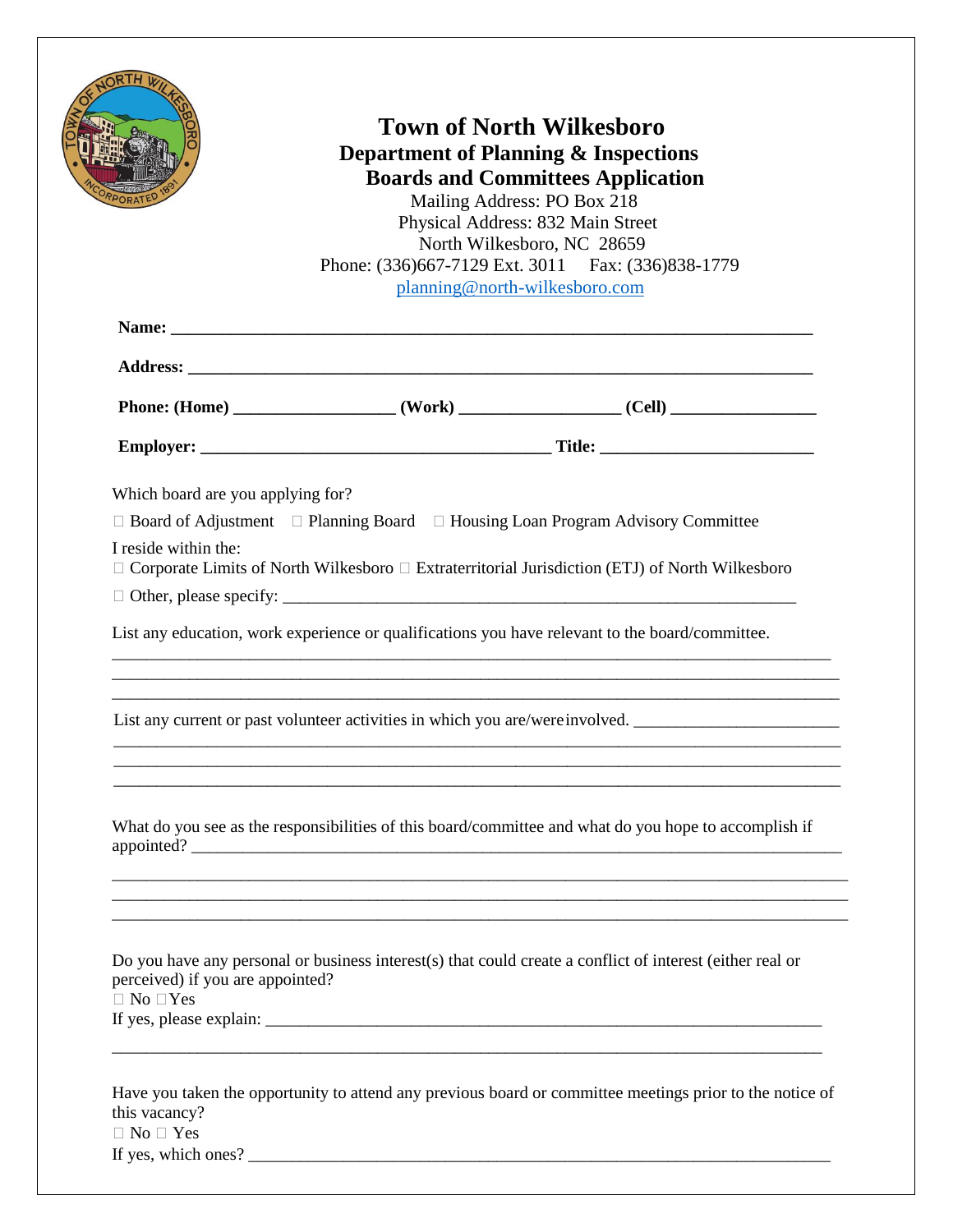Have you ever served on a government board or a Town of North Wilkesboro board/committee before?  $\Box$  No  $\Box$  Yes If yes, please explain:

\_\_\_\_\_\_\_\_\_\_\_\_\_\_\_\_\_\_\_\_\_\_\_\_\_\_\_\_\_\_\_\_\_\_\_\_\_\_\_\_\_\_\_\_\_\_\_\_\_\_\_\_\_\_\_\_\_\_\_\_\_\_\_\_\_\_\_\_\_\_\_\_\_\_\_\_\_\_\_\_\_\_ \_\_\_\_\_\_\_\_\_\_\_\_\_\_\_\_\_\_\_\_\_\_\_\_\_\_\_\_\_\_\_\_\_\_\_\_\_\_\_\_\_\_\_\_\_\_\_\_\_\_\_\_\_\_\_\_\_\_\_\_\_\_\_\_\_\_\_\_\_\_\_\_\_\_\_\_\_\_\_\_\_\_ \_\_\_\_\_\_\_\_\_\_\_\_\_\_\_\_\_\_\_\_\_\_\_\_\_\_\_\_\_\_\_\_\_\_\_\_\_\_\_\_\_\_\_\_\_\_\_\_\_\_\_\_\_\_\_\_\_\_\_\_\_\_\_\_\_\_\_\_\_\_\_\_\_\_\_\_\_\_\_\_\_\_

\_\_\_\_\_\_\_\_\_\_\_\_\_\_\_\_\_\_\_\_\_\_\_\_\_\_\_\_\_\_\_\_\_\_\_\_\_\_\_\_\_\_\_\_\_\_\_\_\_\_\_\_\_\_\_\_\_\_\_\_\_\_\_\_\_\_\_\_\_\_\_\_\_\_\_\_\_\_\_\_\_\_ \_\_\_\_\_\_\_\_\_\_\_\_\_\_\_\_\_\_\_\_\_\_\_\_\_\_\_\_\_\_\_\_\_\_\_\_\_\_\_\_\_\_\_\_\_\_\_\_\_\_\_\_\_\_\_\_\_\_\_\_\_\_\_\_\_\_\_\_\_\_\_\_\_\_\_\_\_\_\_\_\_\_ \_\_\_\_\_\_\_\_\_\_\_\_\_\_\_\_\_\_\_\_\_\_\_\_\_\_\_\_\_\_\_\_\_\_\_\_\_\_\_\_\_\_\_\_\_\_\_\_\_\_\_\_\_\_\_\_\_\_\_\_\_\_\_\_\_\_\_\_\_\_\_\_\_\_\_\_\_\_\_\_\_\_

How familiar with the Town's Comprehensive Plan are you? Explain:

Please feel free to attach a resume and/or letter(s) of recommendation. **They are not required.**

By submission of this application, I certify that all of the information contained herein is true to the best of my knowledge, and I understand that this application shall be active for one year. I also understand that *I will be required* to be available to attend meetings of the Board/Committee as assigned. This application does not guarantee you will be appointed to the Board/Committee by the North Wilkesboro Board of Commission. If appointed to a Board/Committee if a conflict of interest arises I will disclose the conflict of interest and recuse myself from deliberations and actions.

\* Please note, original signature is required in order to be considered. This information along with other material may be used by the Town Board in making appointments and in the event you are appointed, it may be used as a basis for a news release to identify you to the community.

| Signature of Applicant<br>__ | Jate |  |
|------------------------------|------|--|
|                              |      |  |

*Please fill out and return completed applications to the below address/method applicable:*

**Town of North Wilkesboro Department of Planning & Inspections Attention: Meredith Detsch, Planning Director**

> *Physical Address:* 832 Main Street North Wilkesboro, NC 28659

*Mailing Address:*  PO Box 218 North Wilkesboro, NC 28659

 *Fax or Email:* (336) 838-1779 [planning@north-wilkesboro.com](mailto:planning@north-wilkesboro.com)